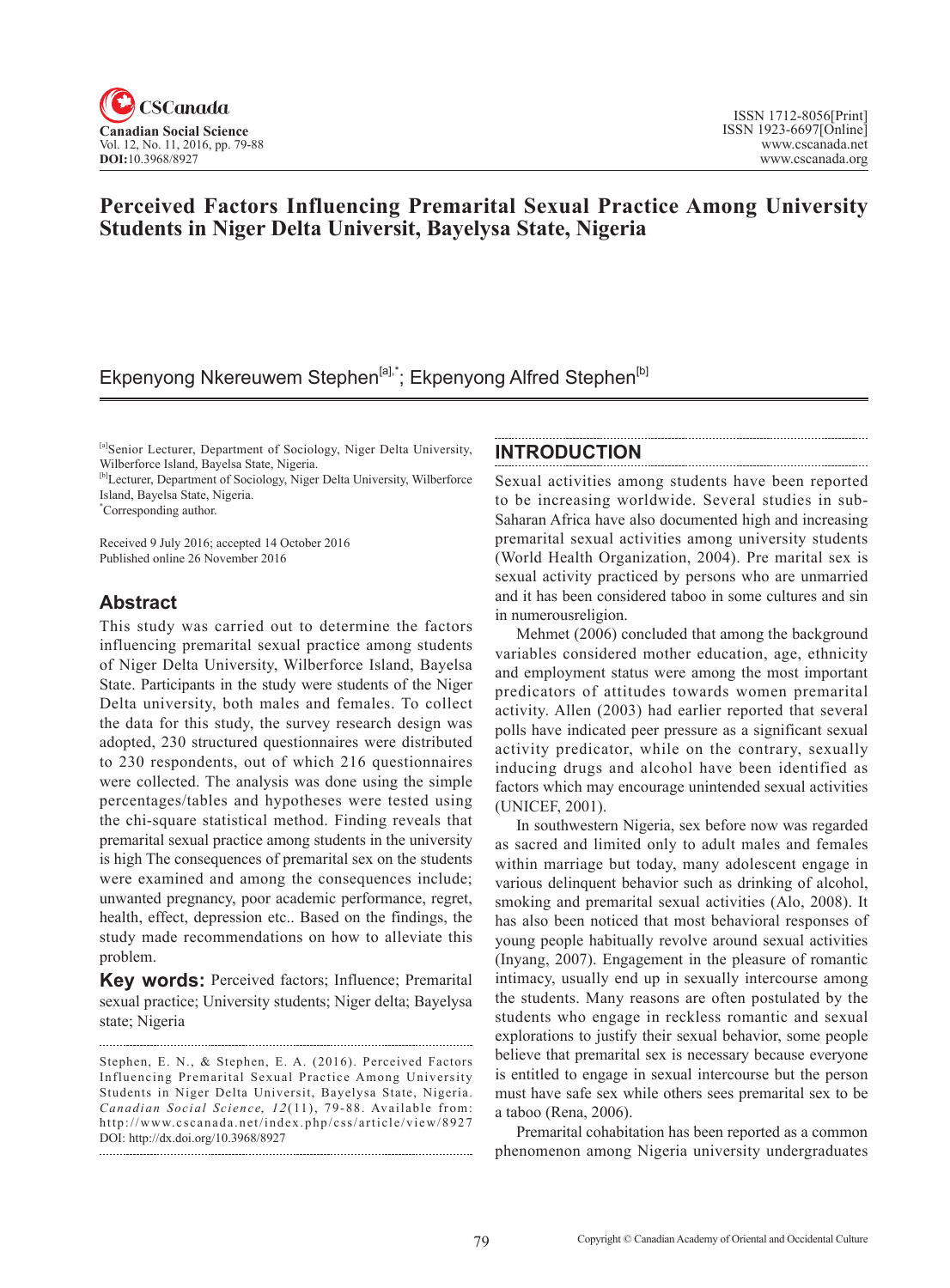because sex is a predisposing factor in the initiation of sexual activities (Alo, 2008). Furthermore, Ibrahim (2003), opined that the life style of university students have changed over the years because students, seem to value free sexual life on campus.

WHO (2001), stated that premarital behaviors of university students, tend to pose major threats to life and the future of the country as students involved in reckless sexual activities. Public opinion polls have consistently shown that premarital sex is wrong and dangerous to health, resulting in abortions, teenage mothers and sexually transmitted disease (Aaron, 2006). This study therefore, intends to explore the factors influencing premarital sexual practice among students of Niger Delta University Wilberforce Island, Bayelsa Sate.

#### **A. Statement of the Problem**

Researchers have observed that there is prevalence of premarital sexual practices among youths in contemporary society, which leads to high incidence of unintended pregnancies and sexually transmitted diseases. Most writers and school authorities from upon students indulgence in premarital sex. Some communities carry out disciplinary action on youths who indulge in it. The federal health management Board engages in series of campaigns to create public awareness on the danger and circulation of sexually transmitted diseases. But in this study, the issue of premarital sexual practice among students is fast emerging as a serial social and public health problem. Why do university students involve actively in premarital sex? Are students aware of the consequences of premarital sex?

### **B. Objective of the Study**

The purpose of the study is to determine the factors influencing premarital sexual practice among students of Niger Delta University Wilberforce Island, Bayelsa State.

The following is the specific objectives of the study.

- i. To assess the knowledge of students on premarital sexual practice in Niger Delta University.
- ii. To identify factors influencing premarital sexual practice among students of Niger Delta University.
- iii. To determine the consequences of premarital sexual practice among students of Niger Delta University.

#### **C. Research Questions**

For the purpose of this study, a few research questions were formulated to guide the researcher in the process. They are the following

- i. What is the knowledge of students on premarital sexual practice?
- ii. What are the factors influencing premarital sexual practice among students of Niger Delta University?

iii. What are the perceived consequences of premarital sex among students of Niger Delta University?

#### **D. Research Hypothesis**

The following is the hypothesis formulated to guide this study.

- i. There is no significant relationship between gender of the respondents and their knowledge about premarital sexual practice.
- ii. There is no significant relationship between age and premarital sexual practice.

# **1. LITERATURE REVIEWS**

## **1.1 Engagement of Student in Premarital Sex**

The youth sexual behavior is sometimes linked to the socio economic status of the family, primarily through the education and incomes of the parents. According to Nunn and Andrew (1994) young adults act in their own best interest when deciding to engage in premarital sex. They weigh the benefits from the joy of sex against its costs, the possibility of having an out-of-wedlock birth. An out-ofwedlock birth has many potential costs for young women; it may reduce her education and job opportunist. It may damage her prospects in the marriage market, she may feel shame.

Similar investigation were also carried out intend to merely document levels of sexual practice, numbers and ages of sexual partners, knowledge and use of contraceptives, in a study of Kenya population (Karman, Zulkiff, & Low, 2007) reported that a lot of Kenya engages in premarital sex and the behavior is on the increase. However, Nigeria is a relatively cultural conservative country, the topic of sex is still considered a taboo between parents and children a child learns through the mass media, and peers unguided.

Premarital cohabitation has been reported a common phenomenon among Nigeria university undergraduate. Teens everywhere are not waiting until they are married to have sex. Teenagers are saying, "sex is fun" and "everybody is doing it". Students who engage in premarital sex are more likely to suffer negatively from long-term physical, emotional, social and moral effects, than students who choose to wait.

Onyemelukwe (1993) explained that in contemporary time, Nigeria youths have gained in the sex revolution in Europe and America. The impact of alien ideas and cultures, mass communication and conditions of urban life on the behavior and attitude of Nigeria adolescents cannot be over emphasized. There were extensive interest, inquiry and curiosity in premarital sexual activities. The youths are exposed to sexual stimuli in magazines, television and the movies to a greater extent than before, thereby creating a general trend towards liberated attitude and values that encourage open discussion on sexuality.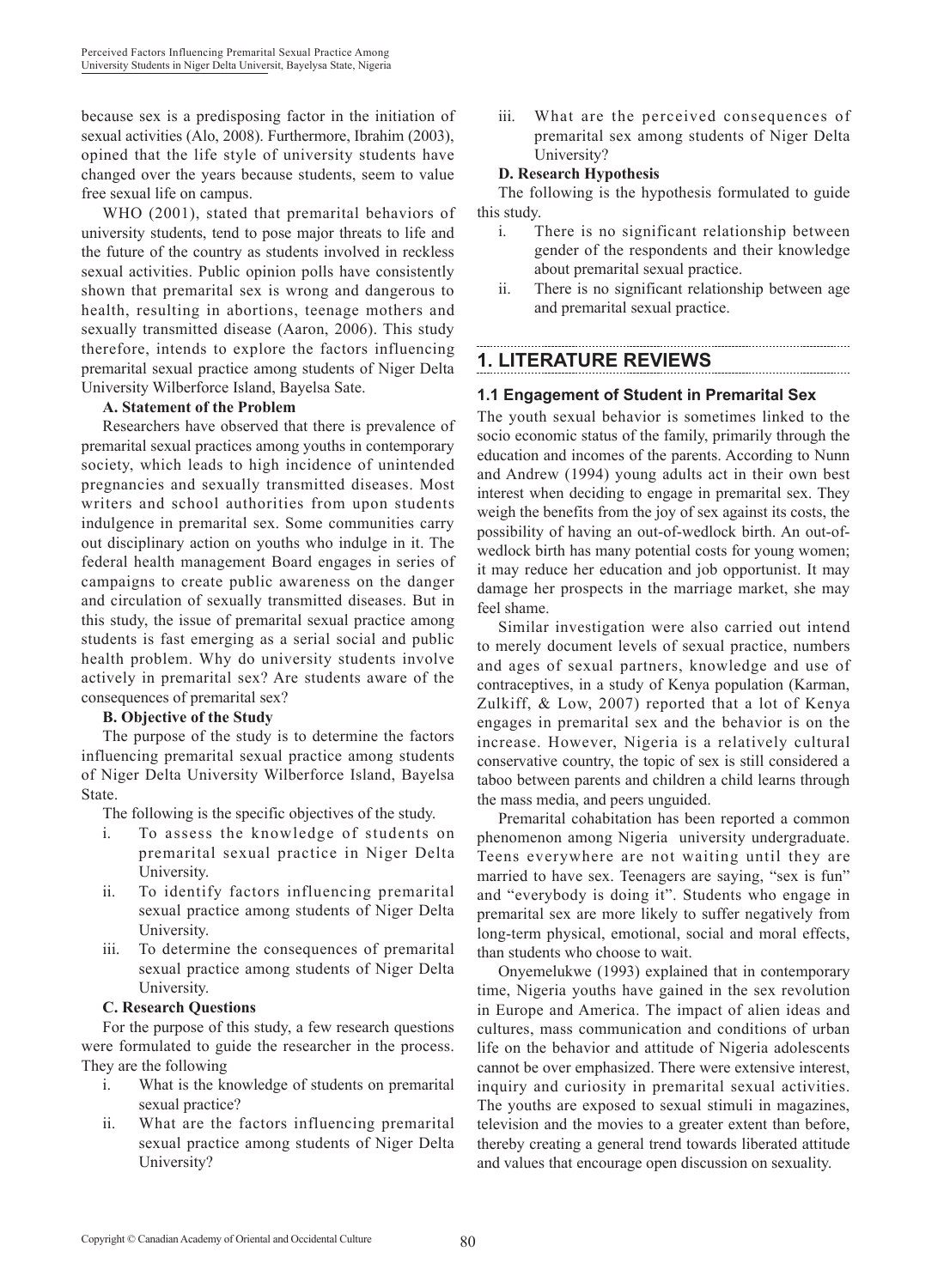### **1.2 Factors Influencing Premarital Sex Practices**

Children are initially socialized in the home environment but as they begin to attend school, other people like teachers and peers, begin to have an influence on them and their behaviors as well. A number of factors were identified as reasons for the existence of pre-marital sex among the student of Niger Delta university namely: parental influence, economic reasons, peer pressure or influence, search of pleasure, academic pursuit, etc. the factors include:

#### **1.2.1 Parental Influence**

The supply and amount of parental emotional resources for control can have a significant influence on the youth to have or not to engage in premarital sex (Magwaza & Bhana, 1991) family factors such as the relationship between the parents and adolescents in the area of care and protection, single parents, monogamy and polygamy and the parenting style cannot be ignored in the study of premarital sex. Family is the first socializing agents that a child comes in contact with, and it goes a long way in defining and determining what the child will be. The most powerful sources of social influence are parents and family members.

Another aspect of parental control is parent-child communication. Conventional wisdom would suggest that adolescents whose parents frequently engage in discussions (particularly discussions on reproductive and sexual Health issues) would be less likely to be sexually delinquent. Some researchers have noted that in sub-Saharan Africa, parent-child communication usually fraught with discomfiting, especially with fathers.

Family as the first agent of socialization helps in shaping the life of an individual.

The socialization given to one in the home has a big role to play in one's life in the tertiary institution. Some student involve in premarital sex because of lack of parental control and home training. They come to school and behave anyway they like.

#### **1.2.2 Economic Reasons**

This is a group of reasons that include the need for money, materialism and other valued goods like cellular phones, laptop etc. Economic reason is the main reason why student indulge in pre-marital sex rather than the other (influence, pleasure and academic) explanatory factors given in students have modern technology-driven material and enough money to lavish around, students need money to make ends meet and some of them can do "Anything to get the money

The desire for high social status or fashion and material goods among the students is another factor for engaging in premarital sex. Most students, after satisfying all their basic needs, go ahead to acquire things like sound sets, expensive dresses, cars, iphones, television sets, etc. They go the extra mile acquiring things for themselves in immoral ways. Most students strive to acquire false status by pretending to be rich or to be from rich families

Poverty or economic depravity has also been linked with premarital sexual practice among students. Girls whose parents are economically disadvantaged or less empowered are often times unable to adequately provide for their daughters and thus, their daughters are exposed to seek financial favours elsewhere. In this regard, research has shown that the most likely sources of obtaining such financial favours are from young and older men who in turn ask for sexual favours from such girls.

According to Ankomah (1999) observed that some females entered into premarital sexual relationships ostensibly for financial reward; because their parents could not meet their basic needs such as paying for tuition fees.

#### **1.2.3 Peer Influence**

Peers like roommates, classmates, club associates and other members of one's social group members equally influence one to be a deviant or conformist. Research has shown that some students engage in one form of premarital sex or the other as a result of the influences of their mates.

 Peer pressure is another factor that influences student sexual behavior. As students begin to socialize with their peers, they tend to shift and values they learnt from home socialization to reliance on their peers. Hammer and Bangers (2010, p.290) state that a commonly cited reason for initiating sexual relations among adolescents was pressure from society and their peers. In their quest for a sense of belonging and to avoid rejection by the group the adolescents succumb to this pressure.

It has been shown that young people whose friends are sexually active or who perceive their friends to be sexually active are more likely to be sexually active themselves (Kiragu, 2001; Blum & Mmari, 2004). In a Canadian study, Boyce and colleagues (2003) observed that students who stated that more than half of their friends had sex were also more likely to have had sex themselves. Yet, others engaged in sexual activity to raise their ego or status among their peers.

### **1.2.4 Pleasure**

Benda and Leon (1995) observe that when students are in the transitional stage of like, pleasure and sensation is what most of them seek on campus. Meeker and Calves (1997) argued that while some people engage in sex for money and love, others do so for the pleasure of it.

This study has revealed that students engage in premarital sex for a variety of factors. A student may engage in pre-marital sex with another person for pleasure. Premarital sex for pleasure is not rampant and it is associated with boys and girls who have enough money and materials. Students involved in pleasure sex do not have a permanent partner and consequently they are the potential victims of STDs/HIV/AIDs in most cases.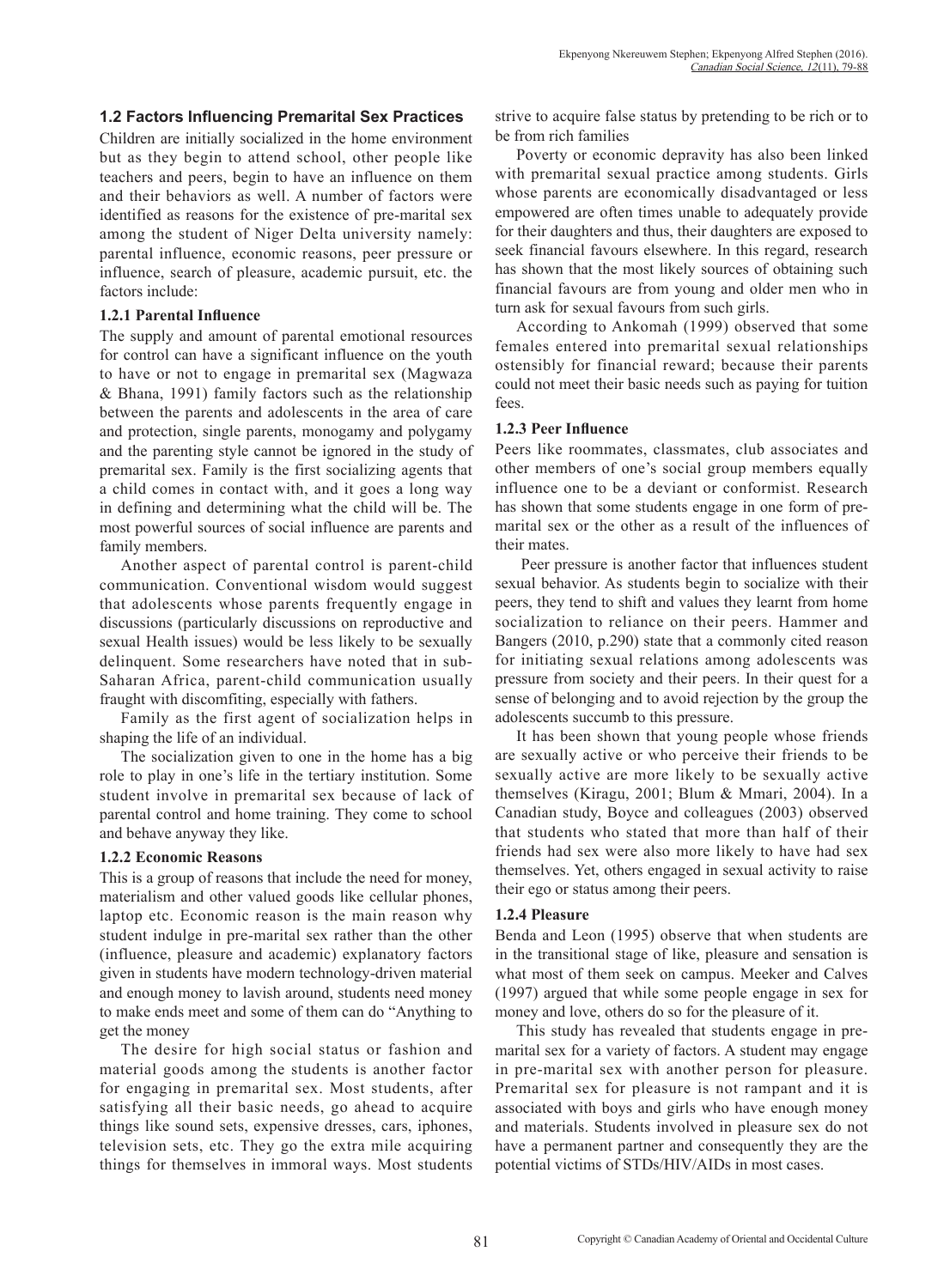#### **1.2.5 Search for Academic Advantage**

Students can occasionally engage in sex for academic advantage, specially the academically weak ones. Students who are academically weak become "lay ups" for any student that is academically sound and is ready to do his/ her assignments and exams. Some of the Lombroso's (poor but intelligent students) are always willing to come to the aid of dull student. They sometimes engage in sex with them and also collect money. As a result of search for academic advantage, female students sleep with male students as a payment for his writing examinations, assignments, copying notes etc for her.

Students know that if they don't perform well in their academics, the school will withdraw (WAF) them from the school. They go the extra mile to maintain academic excellence or good grades.

#### **1.3 Consequences of Premarital Sex**

According to McDowell (1996, p.282) today's youth are more susceptible to the dangers of illicit sex than previous generations. Unfortunately, some Nigerian youths actively engaged in premarital sex despite the detrimental consequences associated with it. However Ukor (1990, p.39) believes that many adolescents indulge in sexual relationship with the opposite sex without really knowing the implications. The primary effort of this section is to make bare these harmful consequences of premarital sex. According to Akpede (2007) sex has created and is still creating problems for many of our youths, parents and the entire society, such as unplanned marriage, abortion, premature deaths etc. Many scholars like menses (2008) and Bong (2012) believe that the most prominent effects of premarital sex are sexually transmitted infections and unwanted pregnancies. The consequences include:

#### **1.3.1 Unplanned Pregnancy**

This is often associated with premarital sex. When a pregnancy is an outcome of premarital sex, most students resort to abortion as a way of concealing their acts in order to avoid embarrassment. The girl feels ashamed to carry a pregnancy that is out of wedlock while the boy responsible for the pregnancy is not mature enough to tackle the responsibilities of fatherhood. According to Dike (2000, p.92) this act is most commonly associated with females while males co-pilot the affair. An unsuccessful abortion could lead to death or the destruction of the womb. It could also lead to childlessness at later years. Premarital sexual practices have given birth to illegal child trafficking. Young female students can now take in, only to deliver and dump babies accordance with the management of such homes. Such babies are later adopted by couples who are childless. The practice of sharp-sharp sex was said to contribute for some unwanted pregnancy among to students. Sharp-sharp is carried out mostly in party venues and some of them are drunk and engaged in sex without condom.

### **1.3.2 Health Effects**

Scholars such as Okoye (2006), Brennen (2011) and Tant (2013) strongly believe that premarital sex poses a lot of health challenges to those who engage in it. Students who engage in premarital sex run the risk of contracting sexually transmitted infections (STI) such as AIDs, HIV, Chlamydia, Gonorrhea, Genital herpes, general Warts, Trichomoniasis, syphilis and so on. These diseases are life-threatening, painful and can cause infertility. Students who engage in group sex, sharp-sharp sex and sodomy account for a greater proportion of STI's victims.

#### **1.3.3 School Drop Out**

Unwanted pregnancy often disrupts the education of female students, thereby increasing the chances of dropping out of school. When a girl becomes pregnant and drops out of school, she may never resume again except in rare cases. Even when the girl decides to remain in school, the challenges of unplanned pregnancy and motherhood may lead to poor academic performance. This had prevented many female students from achieving their educational goals. Consequently poverty may set in because job opportunities have decreased as a result of lack of education

#### **1.3.4 Victims of Rituals**

It is believed that engaging in sex deviant act may lead one to be victim to ritualizes while trying to use what they have to get what they want. Some become bedridden with strange diseases, a lot of others never lived to tell the tale.

Most people who were looking for human parts for ritual purposes give huge amounts of money to greedy and materialistic students, who possibly would end up with missing part or death. Female students are more likely to be victims of rituals because they need money by all means to maintain high class on campus. Students like this see themselves as the "big girls on campus".

#### **1.3.5 Depression**

Studies have shown that most victims of rape, those who had unwanted pregnancies and those caught in acts of sodomy tend to more depressed than others who engage in premarital sex. Depression may lead to risky sexual behavior, increase ones ability to control impulsive behavior, increase emotional reactivity in peer relationship, reduce motivation and increases fatalism. These effects of depression may inhibit an individual clear perception of the risk of contracting an STD and their ability to prevent risky sexual behavior (Khan et al, 2009).

The emotional stress of breaking sexual relationships also causes depression. Young students tend to invest more in a relationship that seems real at first, and then suffer deeper pain and hurt when the relationship comes to an end. Depressed students and young adults are more likely to engage in risky sexual behaviours, have an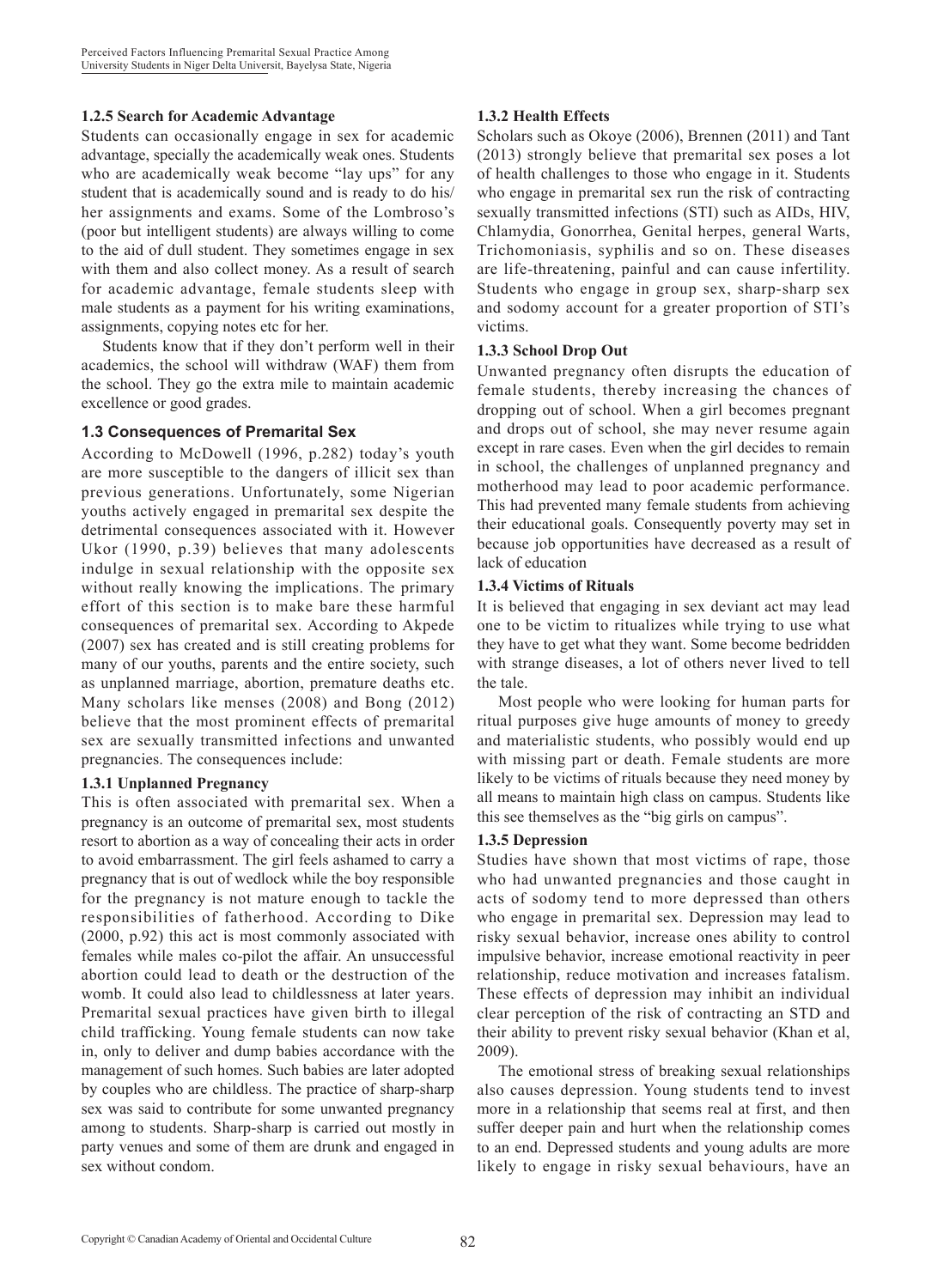increased risk of a sexually transmitted infection, and are less likely to use condoms or use them appropriately. In some cases drug use and alcohol consumption were said to be coping strategies or remedies for the depression the individual was passing through.

#### **1.3.6 Poor Academic Performance**

Student engagement in premarital sexual practice can lead to poor academic performance. Problem frequently experienced by university students due to premarital sex includes missed classes, missed assignment and poor academic achievement. From many undergraduate students, university life is a major transition in their lives is a major transition in their lives since they are accorded the chance to decide what to do without the undue influence of their parents

Many researchers believe that students sexual relationship adversely affects academic performance. In the United States, a number of studies have shown that teenagers who abstain from sexually active peers (Sabia & Rees, 2009). Most sexually active students perform poorly in their studies and faced several problems, which compromised their academic lives. Student sexual relationship is inherently short-term and unstable, which means, when it collapses the result is likely to be emotional turmoil and depression (Rector & Johnson, 2005). Academically, if student is psychological disturbed or depressed, there are likely to perform poor.

#### **1.3.7 Loss of Self Respect**

Student engagement in premarital sex leads to loss of selfrespect. When a person falls so low and allows him/her to be used as a sex object he/she will certainly lose self respect and personality in the eyes of both the person and the larger society. Loss of self respect also comes when students happen to contact STDs or were raped in the case of female students.

Female students who engage in group sex, sharp-sharp sex or being watched by others while having sex, usually suffer a loss of self-esteem. Students who had abortion or got pregnant equally suffer from loss of self-esteem.

### **1.3.8 Feeling of Regret or Guilt**

In as much as a sexual act can be pleasurable, it leads to guilt and regret. Guilt about past sexual acts ends up crippling people when they become parents and most often they become very strict with their children's sexual behavior, which in turn makes such children curious about sex acts and thus easily get involved when the opportunity comes up.

Some female students regret losing their virginity because money or material things that won't last. Guilt is a form of regret, a feeling that a person has gone against his/her conscience or has done something morally wrong. Guilt comes as a result of the fear that parents are aware of one's sexual acts or would be upset if they know one is having sex. It's terrible when the guilt comes.

# **2. RESEARCH METHODOLOGY**

## **2.1 Population of Study**

All persons or things that fall under the research topic to be examined are referred to as the population of the study (Ohaja, 2003).

Therefore, the target population for this study consist of all unmarried students of Niger Delta University,, irrespective of their ages, gender and their level of students

### **2.2 Sample Size**

The sample size is used by the researcher UKS based on the distribution of the questionnaires to the students in Niger Delta University. Hence, a total of two hundred and thirty (230) questionnaires were distributed to the respondents and about two hundred and sixteen (216) questionnaires were successfully completed and returned out of the 230 distributed.

### **2.3 Sampling Techniques**

In order to ensure a systematic or scientific selection of the sample to be studied, the issue of sampling cannot be over–emphasized. Sampling is therefore a process or techniques of selecting a suitable sample of the population fort eh study (Teyumaiye, 2003). The researcher adopted the simple random method as sampling techniques.

Simple random sampling method is the most fundamental method of probability sampling, it involves giving every subject in a population an equal opportunity of appearing in the selection

### **2.4 Method of Data Analysis**

In this research study, the researcher used a simple percentage method to present the responses gotten from the field and Chi-square  $(x^2)$  statistical method was used to test the hypotheses formulated at a significant level of 0.05.

The formula the Chi-square is thus:

$$
X^2 = \underbrace{(01 - E)}^2
$$

$$
E_1
$$

### **2.4.1 Data Presentation**

In this section, data collected from the field (respondents) will be presented, analyzed and interpreted via use of tables and percentages. The hypothesis will also be tested using chi-square according to response to answers relating to each reach question and hypotheses.

**Table 1 Sex of the Respondent**

| <b>Sex</b> | Frequency $(N)$ | Percentage % |
|------------|-----------------|--------------|
| Male       | 126             | 58.3         |
| Female     | 90              | 41.7         |
| Total      | 216             | 100          |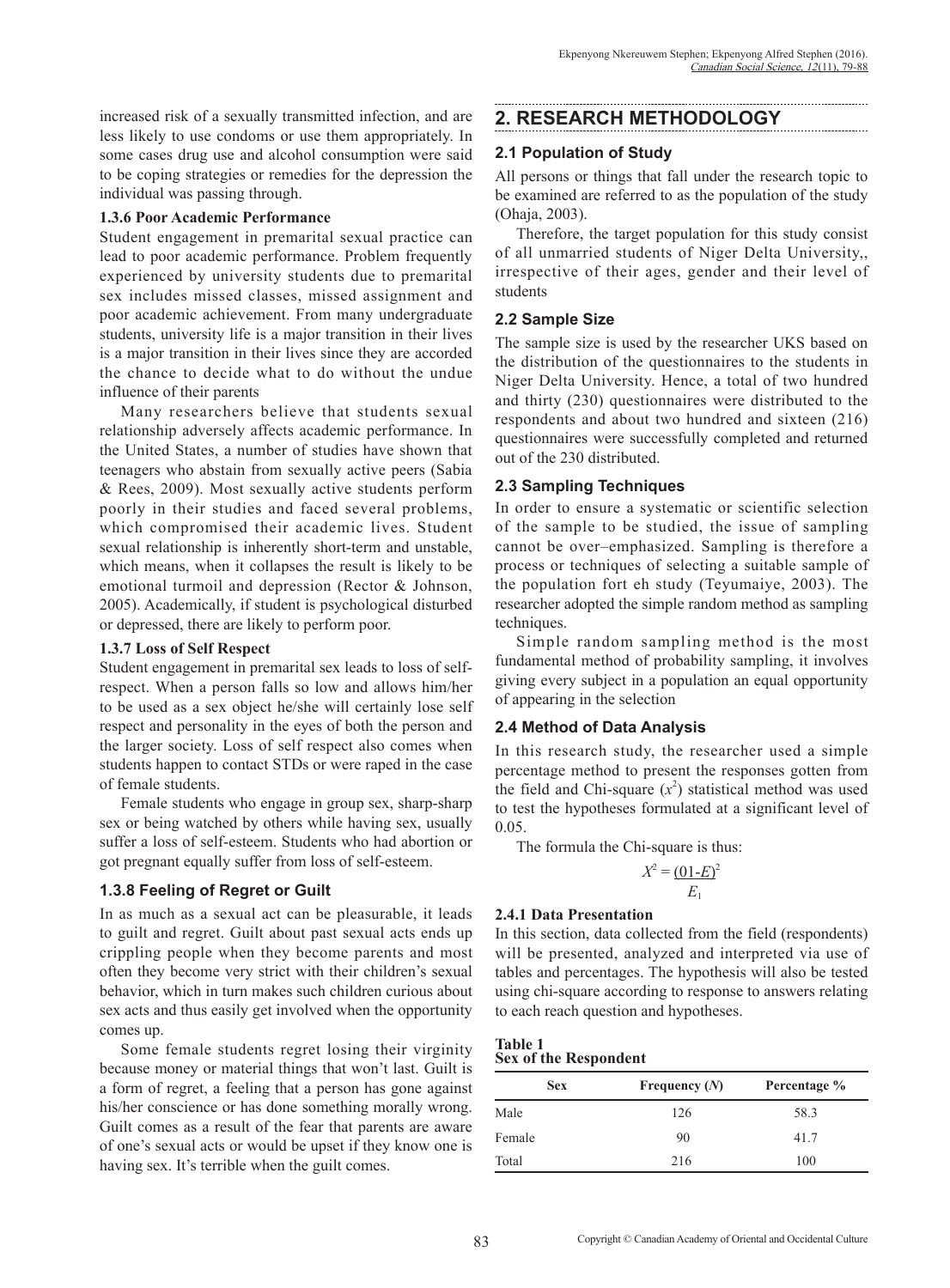From the above table, 126 respondents representing 58.3% of the total response are male while 90 respondents representing 41.7% of the respondents are female.

| <b>Table 2</b>                      |  |
|-------------------------------------|--|
| Age Distribution of the Respondents |  |

| <b>Sex</b> | Frequency $(N)$ | Percentage % |
|------------|-----------------|--------------|
| $16 - 20$  | 55              | 25.5         |
| $21 - 25$  | 107             | 49.5         |
| $26 - 30$  | 44              | 20.4         |
| $31 - 35$  | 7               | 3.3          |
| Total      | 216             | 1.34         |

From the above table, 55 respondents representing 25.5 of the respondents are from 16-20 years old, 107 respondents representing the 49.5% of the total response are between the as of 21-25, 44 respondents representing 20.4% of the response are the between 26- 30, 7 respondents representing 3.3% of the response are between 31-35, finally 3 respondents representing 1.3% of the total response are between the ages of 36 and above.

#### **Table 3 Religious Distribution of the Respondents**

| Religion  | Frequency $(N)$ | Percentage % |
|-----------|-----------------|--------------|
| Christian | 191             | 88.4         |
| Islam     | 20              | 9.3          |
| Total     | 216             | 100          |

From the above table, 191 respondents representing 88.4% of the respondents are Christian, 20 respondents representing 9.3% of the respondents are Christian, 20 respondents representing 9.3% of the respondents are Islam and 5 respondents representing are Islam and 56 respondent representing 2.3% of the respondents attend other religious.

### ● **Have You Heard of Premarital Sex?**

#### **Table 4 Shows Response Rate**

| <b>Response</b> | Frequency $(N)$ | Percentage% |
|-----------------|-----------------|-------------|
| Yes             | 194             | 89.8        |
| No              | 22              | 10.2        |
| Total           | 216             | 100         |

From the above table, 194 respondents representing (89.8%) have heard of premarital sex while 22 respondents representing (10.2%) have not heard of it.

#### ● **If Yes, What Source?**

#### **Table 5 Shows Response Rate**

| <b>Response</b> | Frequency $(N)$ | Percentage% |
|-----------------|-----------------|-------------|
| Friends         | 96              | 44.5        |
| Article         | 34              | 15.7        |
| Seminar         | 34              | 15.7        |
| Film            | 12              | 5.6         |
| Other           | 18              | 8.3         |
| Never heard     | 22              | 20.2        |
| Total           | 216             | 100         |

From the above table, out of 216 respondents, 96 respondents representing (44.5%) heard its source of premarital sexual practice from friends, 34 respondent which represent (15.7%) from article, 34 respondents which represent (15.7%) from seminar, 22 respondents representing (10.2%) have not heard of it, 18 respondents representing (8.3%) from other source, while 12 respondents representing (5.6%) from film.

#### ● **Have You Practiced Premariteal Sex?**

#### **Table 6 Shows Respondents Rate**

| <b>Response</b> | Frequency $(N)$ | Percentage% |
|-----------------|-----------------|-------------|
| Yes             | 130             | 60.2        |
| No              | 86              | 39.8        |
| Total           | 216             | 100         |

From the above table, 130 respondents representing (60.2%) of the total response have practiced premarital sexual practice while 86 respondents representing (39.8%) have not practiced.

### ● **If Yes, at What Age Did You Practice It**

#### **Table 7 Shows Response Rate**

| опона гозроняе гласс |                 |             |  |
|----------------------|-----------------|-------------|--|
| Age                  | Frequency $(N)$ | Percentage% |  |
| $16 - 20$            | 108             | 50          |  |
| $21 - 25$            | 20              | 9.3         |  |
| 26 and above         | 2               | 0.9         |  |
| Total                | 216             | 100         |  |

From the above table, majority of the respondents with the percentage of 108 (50%) practiced premarital sex between the age of 16-20 years, 86 (39.8%) respondents never practiced premarital sex, 20 (9.3%) were between the age of 21-25 years while few of the respondents 2 (0.9%) were from 26 years and above.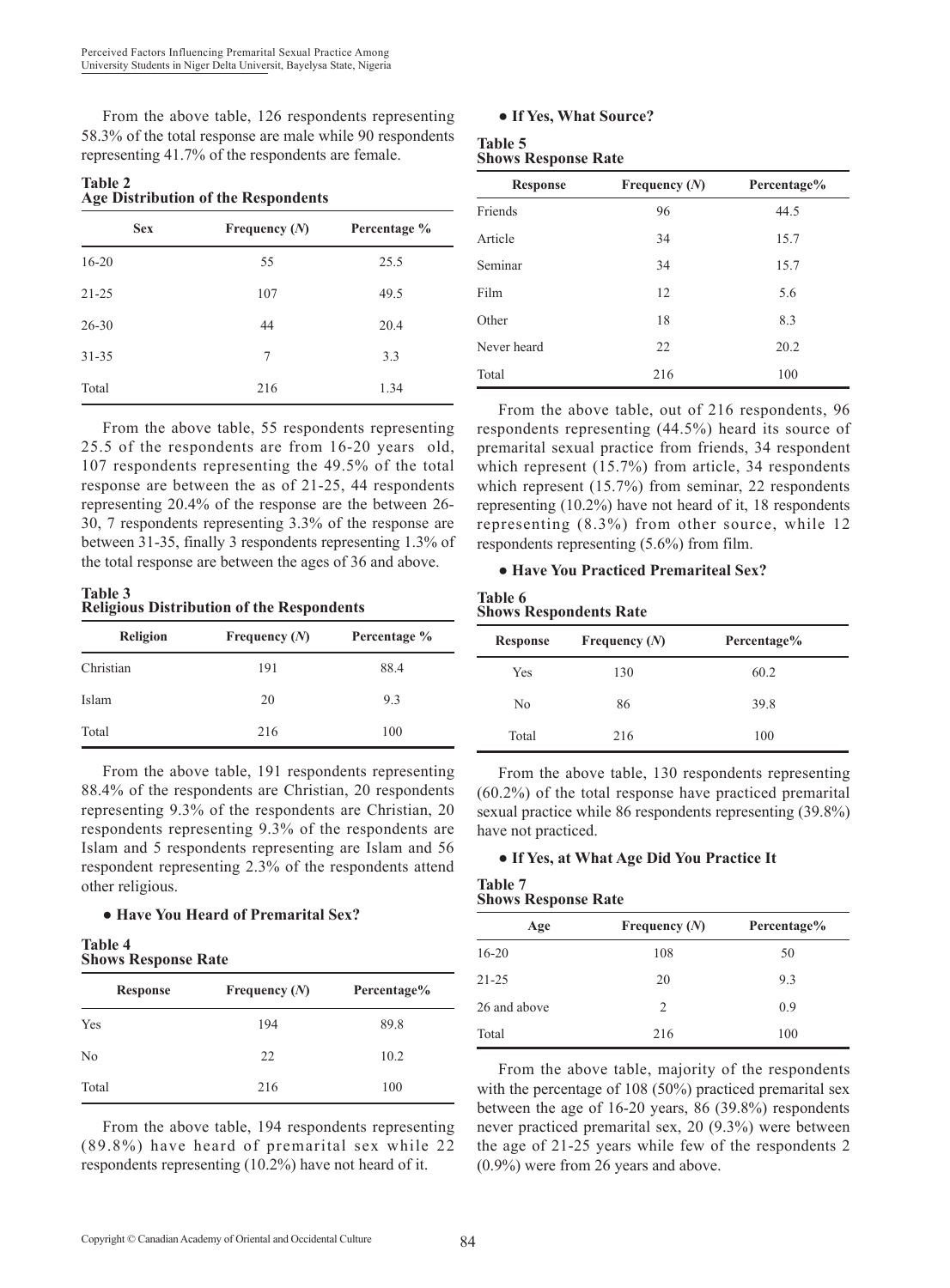#### ● **Are You Currently Sexually Active?**

#### **Table 8 Shows Response Rate**

| <b>Response</b> | Frequency $(N)$ | Percentage% |
|-----------------|-----------------|-------------|
| Yes             | 130             | 60.2        |
| N <sub>0</sub>  | 86              | 39.8        |
| Total           | 216             | 100         |

From the above table, majority of the respondents 130 (60.2%) were sexually active while few of the respondents with percentage of 86 (39.8%) were not sexually active.

#### **●How Many Sexual Partners Do You Have Currently?**

#### **Table 9 Shows Response Rate**

| <b>Response</b> | Frequency $(N)$ | Percentage% |
|-----------------|-----------------|-------------|
|                 | 55              | 25.5        |
| $\overline{c}$  | 60              | 27.8        |
| Above 2         | 15              | 6.9         |
| None            | 86              | 39.9        |
| Total           | 216             | 100         |

From the table above, 55 respondents representing (25.5%) have one sexual partners, 60 respondents which represent (27.8%) have two sexual patterns, 15 respondents representing (6.9%) have more than two sexually partners, 86 respondents representing (39.9%) have no sexual partners.

#### **Table 10 Should Premarital Sex Be Practiced Before Going Into Marriage?**

| <b>Response</b> | Frequency $(N)$ | Percentage % |
|-----------------|-----------------|--------------|
| Yes             | 136             | 63           |
| N <sub>0</sub>  | 80              | 37           |
| Total           | 216             | 100          |

From the above table, 136 respondents representing (63%) of the total response revealed that premarital sexual practice should be practiced before going into marriage while 80 respondents representing (37%) revealed that it should not be one practiced.

### ● **Premarital Sex Detrimental to Future Intimate Relationship**

#### **Table 11 Shows Response Rate**

| <b>Response</b> | Frequency $(N)$ | Percentage% |
|-----------------|-----------------|-------------|
| Yes             | 146             | 67.6        |
| N <sub>0</sub>  | 70              | 32.4        |
| Total           | 216             | 100         |

From the above table, majority of the respondents 146 (67.6%) revealed that premarital sexual practice is detrimental to return relationship while few of the respondents 70 (32.4%) revealed that premarital sexual practice is not detrimental red to filture relationship.

● **What Should Be the Consequence of Engaging in Premarital Sex? Does Your Parents Attitude Encourage Premarital Sex?** 

#### **Table 12 Shows Response Rate**

| <b>Response</b> | Frequency $(N)$ | Percentage % |  |  |
|-----------------|-----------------|--------------|--|--|
| Yes             | 132             | 61.1         |  |  |
| N <sub>0</sub>  | 84              | 38.9         |  |  |
| Total           | 216             | 100          |  |  |

From the table above, 132 respondents representing (61.1%) revealed that their parents attitude influence their practices of premarital sex while 84 respondents representing (38.9%) were not influenced premarital sexual practice?

#### **Table 13 Showing Response Rate**

| <b>Response</b> | Frequency $(N)$ | Percentage % |  |  |
|-----------------|-----------------|--------------|--|--|
| Yes             | 120             | 55.6         |  |  |
| No              | 96              | 44.4         |  |  |
| Total           | 216             | 100          |  |  |

From the above table, 120 respondents representing (55.6%) revealed that Economic reason influence premarital sexual practice, while 96 respondents representing (44.4%) were not influenced by economic reason.

### ●**Does Your Peers Influence Your Practice of Premarital Sex?**

#### **Table 14 Shows Response Rate**

| эному кезроняе каш |                 |              |  |  |  |  |  |
|--------------------|-----------------|--------------|--|--|--|--|--|
| Response           | Frequency $(N)$ | Percentage % |  |  |  |  |  |
| Yes                | 114             | 52.8         |  |  |  |  |  |
| No                 | 102             | 47.2         |  |  |  |  |  |
| Total              | 216             | 100          |  |  |  |  |  |

From the above table, 114 respondents which represent (52.8%) were influenced by peer groups, while 102 respondents representing (47.2%) were not influenced by peer groups.

### **●Do You Practice It for Fun?**

#### **Table 15 Shows Response Rate**

| опона поэронае папе<br>Percentage %<br>Frequency $(N)$<br><b>Response</b> |     |      |  |  |  |  |  |  |
|---------------------------------------------------------------------------|-----|------|--|--|--|--|--|--|
| Yes                                                                       | 152 | 70.4 |  |  |  |  |  |  |
| No                                                                        | 64  | 29.6 |  |  |  |  |  |  |
| Total                                                                     | 216 | 100  |  |  |  |  |  |  |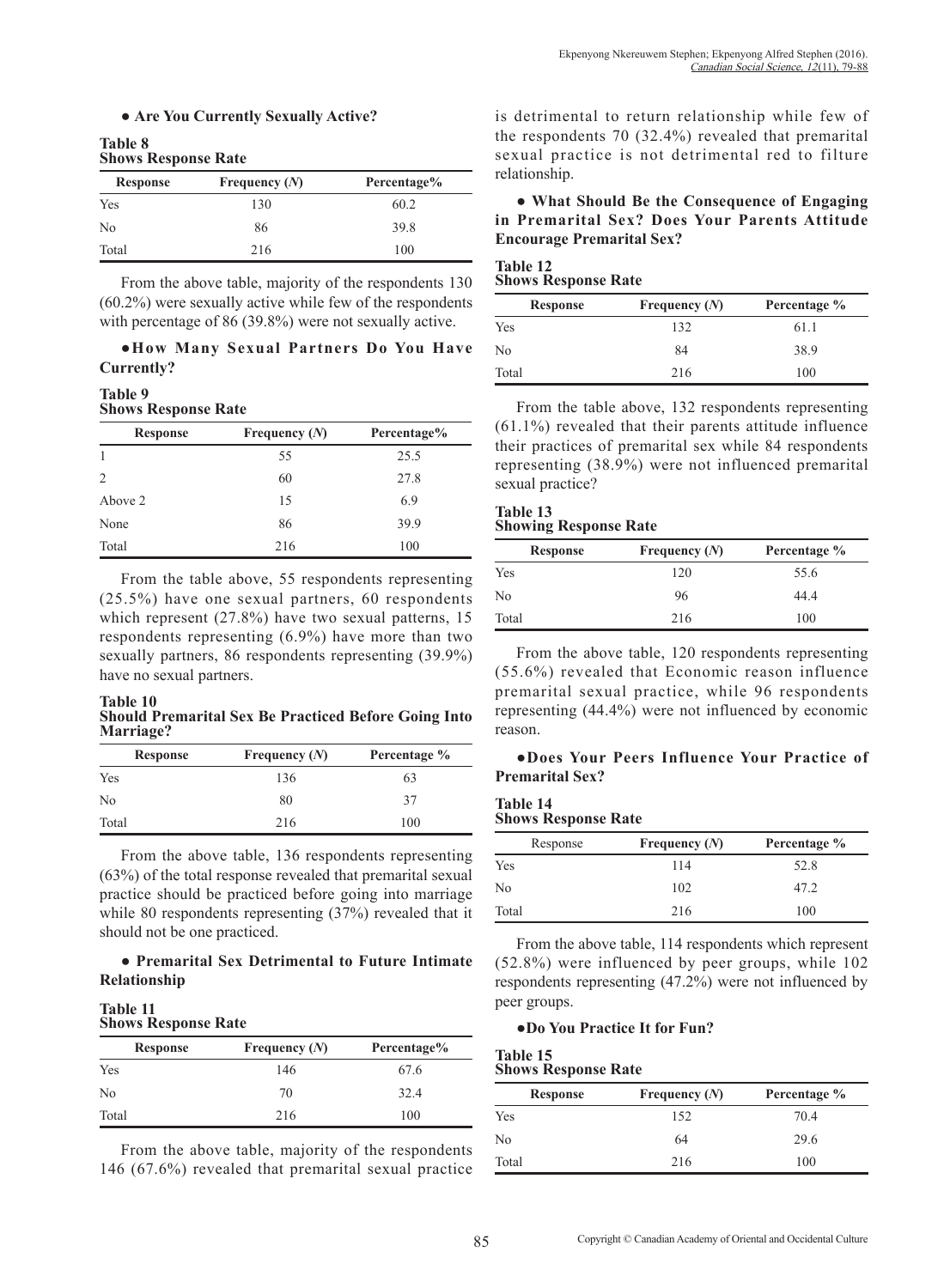From the table above, 152 respondents representing (70.4%) practiced premarital sex for fun, while 64 respondents representing (29.6%) do not practice it for fun.

### ●**Does Search for Academic Excellence Influence Premarital Sex?**

#### **Table 16 Shows Responses Rate**

| <b>Response</b> | Frequency $(N)$ | Percentage% |  |  |
|-----------------|-----------------|-------------|--|--|
| Yes             | 160             | 74.1        |  |  |
| N <sub>0</sub>  | 56              | 25.9        |  |  |
| Total           | 216             | 100         |  |  |

From the above table, 160 respondents representing (74.1%) revealed that search for academic excellence influenced premarital sexual practice, while 56 respondents representing (25.9%) were not influenced by search for academic excellence

#### **Table 17 Shows Response Rate**

| <b>Response</b> | Frequency $(N)$ | Percentage % |
|-----------------|-----------------|--------------|
| Yes             | 117             | 54.2         |
| N <sub>0</sub>  | 99              | 45.8         |
| Total           | 216             | 100          |

From the table above, 117 respondents representing (54.2%) revealed that family background influence premarital sex, while 99 respondents representing (45.8%) were not influenced by family background.

### ● **Calculating Data for Hypothesis One**

### ● **Does Parents Educational Status Influence Premarital Sex Practice?**

| <b>Table 18</b> |                            |  |
|-----------------|----------------------------|--|
|                 | <b>Shows Response Rate</b> |  |

| <b>Response</b> | Frequency $(N)$ | Percentage% |  |  |
|-----------------|-----------------|-------------|--|--|
| Yes             | 113             | 52.3        |  |  |
| No              | 103             | 47.7        |  |  |
| Total           | 216             | 100         |  |  |

From the table above, 113 respondents representing (52.3%) revealed that parents educational status influence premarital sexual practice, while 103 respondents representing (47.7%) were not influenced by parents with educational status.

#### ● **Does Your Relationship With the Opposite Sex Increase Your Desire For Premarital Sex Practice?**

### **Table 19 Shows Response Rate**

| <b>Response</b> | Frequency $(N)$ | Percentage % |  |  |
|-----------------|-----------------|--------------|--|--|
| Yes             | 106             | 49.1         |  |  |
| N <sub>0</sub>  | 110             | 50.9         |  |  |
| Total           | 216             | 100          |  |  |

From the table above, 106 respondents representing (49.1%) were influenced by the relationship with the opposite sex, while 110 respondents representing (50.9%) were not influenced by their relationship with the opposite sex.

### **2.4.2 Testing of Hypotheses**

Ho: There is no significant relationship between gender of the respondents and their knowledge about premarital sexual practice.

| <b>Table 20</b><br>The Relationship Between Gender of the Respondents and Their Knowledge About Premarital Sexual Practice |
|----------------------------------------------------------------------------------------------------------------------------|
|----------------------------------------------------------------------------------------------------------------------------|

| Gender | Have you heard of premarital<br>sexual practice |    | $(x^2)$ cal | $(x^2)$ table value | df | Ls   | Remark                                  |
|--------|-------------------------------------------------|----|-------------|---------------------|----|------|-----------------------------------------|
|        | Yes                                             | No | 0.301       | 3.841               |    | 0.05 |                                         |
| Female | 82                                              |    |             |                     |    |      | There is no significant<br>relationship |
| Male   | 112                                             | 14 |             |                     |    |      |                                         |

The table above shows the relationship between gender of the respondents and their knowledge about premarital sexual practice with  $x^2 = 0.301$ , table –value = 3.841 and  $df = 1$  at 0.05

The table value is greater than the calculated Chisquare  $(x^2)$ . There is no significant relationship between gender of respondents and their knowledge about premarital sexual practice. Hence the null hypothesis is accepted in Niger Delta University, Wilberforce Island Bayelsa State.

### **2.4.3 Testing of Hypothesis Two**

Ho: There is no significant relationship between the age of respondents and the premarital sexual practice.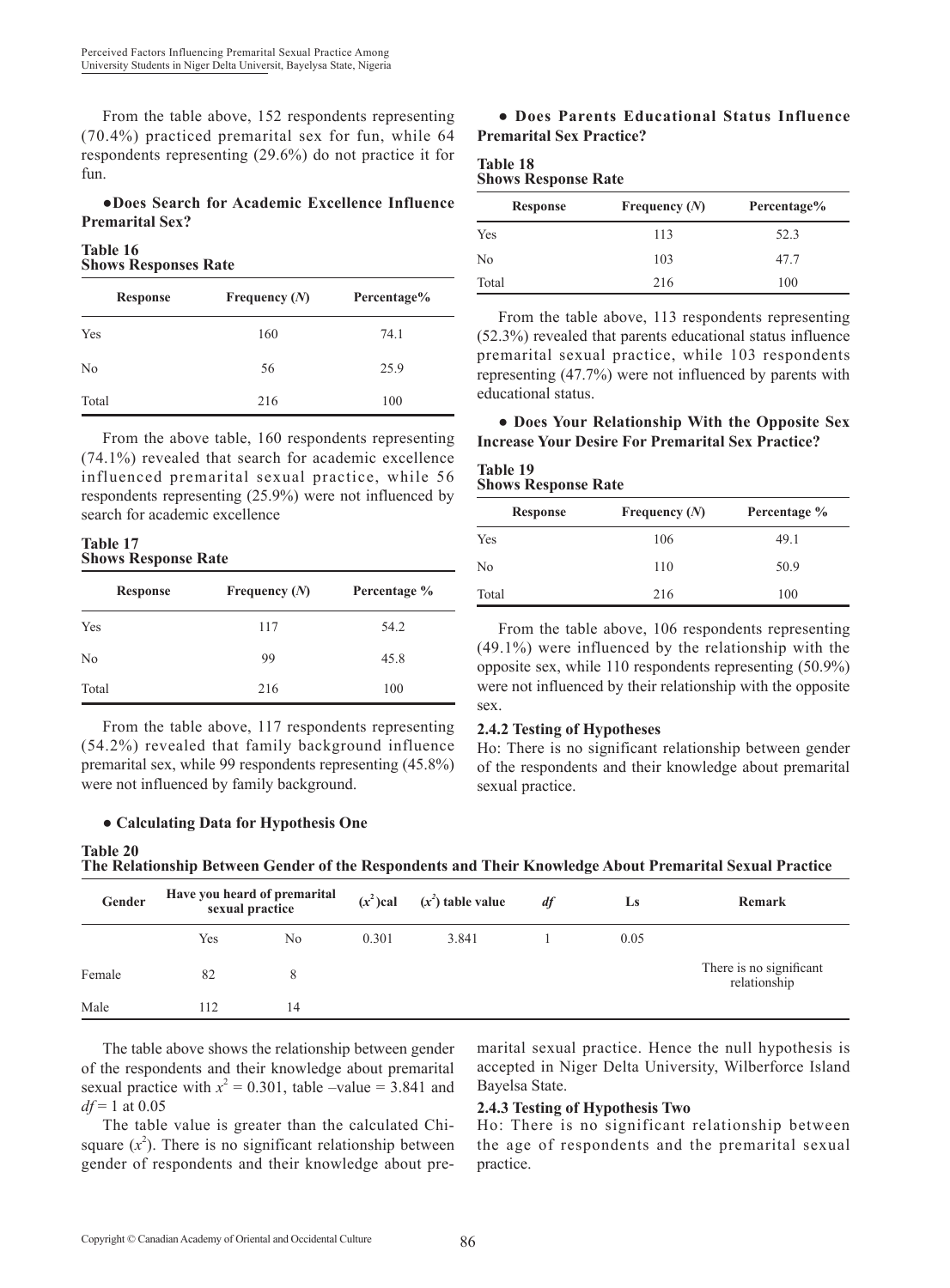| Age           | Have you heard of premarital<br>sexual practice |                | $(x^2)$ cal | $(x^2)$ table value | df | Ls   | Remark                  |
|---------------|-------------------------------------------------|----------------|-------------|---------------------|----|------|-------------------------|
|               | Yes                                             | N <sub>0</sub> | 72.975      | 5.991               |    | 0.05 |                         |
| $15 - 20$     | 108                                             | 33             |             |                     |    |      | There is no significant |
| $21 - 25$     | 20                                              |                |             |                     |    |      | relationship            |
| $26 \&$ above |                                                 | 42             |             |                     |    |      |                         |

**Table 21 The Relationship Between Age of Respondents and Premarital Sexual Practice** 

The table above shows the relationship between age of respondents and premarital sexual practice with  $x^2 =$ 72.975, table value = 5.991 and  $df = 2$  at 0.05 level of significant. The value is lesser than the calculated chisquare  $(x^2)$ . There is significant relationship between gender of respondents and their knowledge about premarital sexual practice. Hence the null hypotheses are rejected in Niger Delta University, Wilberforce Island, Bayelsa State.

#### **2.4.4 Discussion of Findings**

After presentation and analysis of collected data, the hypotheses were tested, in the course of this research work, the following findings where arrived at:

The first hypothesis which stated that there is no significant relationship between gender of the respondents and their knowledge about premarital sexual practice was accepted. It was tested and ascertained that knowledge about premarital sexual practice has nothing to do with gender.

The second hypothesis which stated that there is no significant relationship between age of respondents and premarital sexual practice among students was tested and it was resolved that many teenagers indulge in pre-marital sex. The hypothesis was rejected.

Finally, it was discovered from this analysis relationship while in the university.

### **CONCLUSION**

(a) This study examines the factors influencing premarital sexual practice among university student with reference to Niger delta university in Bayelsa state, Nigeria. In carrying out the research, the researcher employed survey research design, in which 230 respondents were drawn from the population using simple random sampling.

(b) The questionnaire method constituted the researcher source of primary data, while, library research, journals and internet research constituted review of the literature shows that premarital sexual practice is a social problem that have eaten deep into our society and needs to be controlled.

(c) This study attempt to find out the factors influencing pre-marital sexual practice among students may have its social and economic benefits, but at the end, it also comes with bitter experience, most students, especially the female ones are more vulnerable than male students because female students in some instances think of sex as a way to show care, affection and love, with the possibility of marriage in future.

(d) This study shows that the re-stating factors. Influencing pre-marital sexual practice remains an important problem and diminishes the well-being of both new and old students in the university. To reduce the prevalence, of premarital sexual s practices among students of Niger Delta University the school authority and non-governmental organization, religious groups as well as the government should replicate programmes that will educate the new and old students in the tertiary institutions that are at risk and danger of premarital sexual practices with the benefits of avoiding its negative consequences of premarital sexual practice after major attainment in life-like tertiary education. Finally, this study can be used to correlate with the result obtained in typical tertiary institutions in Nigeria.

### **RECOMMENDATION**

Premarital sexual practices is a public health problem which compares most psychological and physical and social health problems and economic problems among students for tertiary institution today with increasingly young age, therefore needs recommendation on how to solve it from students who are knowledgeable and interested in the topic. Premarital sexual practice is preventable, if awareness is created in every social institution most especially the tertiary institution in the country. Base on the result of the study, it is important to note that prevention of premarital sexual practice, should be a collective responsibility of the parents, religions, institutions, school authority and the government; hence the following suggestions and recommendations should therefore be recommended:

Parents should as a matter of responsibility monitor and pay regular visits to their children in the universities and provide them with materials that will make them stay comfortable

The university should revise its policies on days of room visitation that allow make students to visit female students and conic up with rules governing sexually realtionhsio on campus

Government should enforce dress code in all higher institutions of learning through legislation. This will